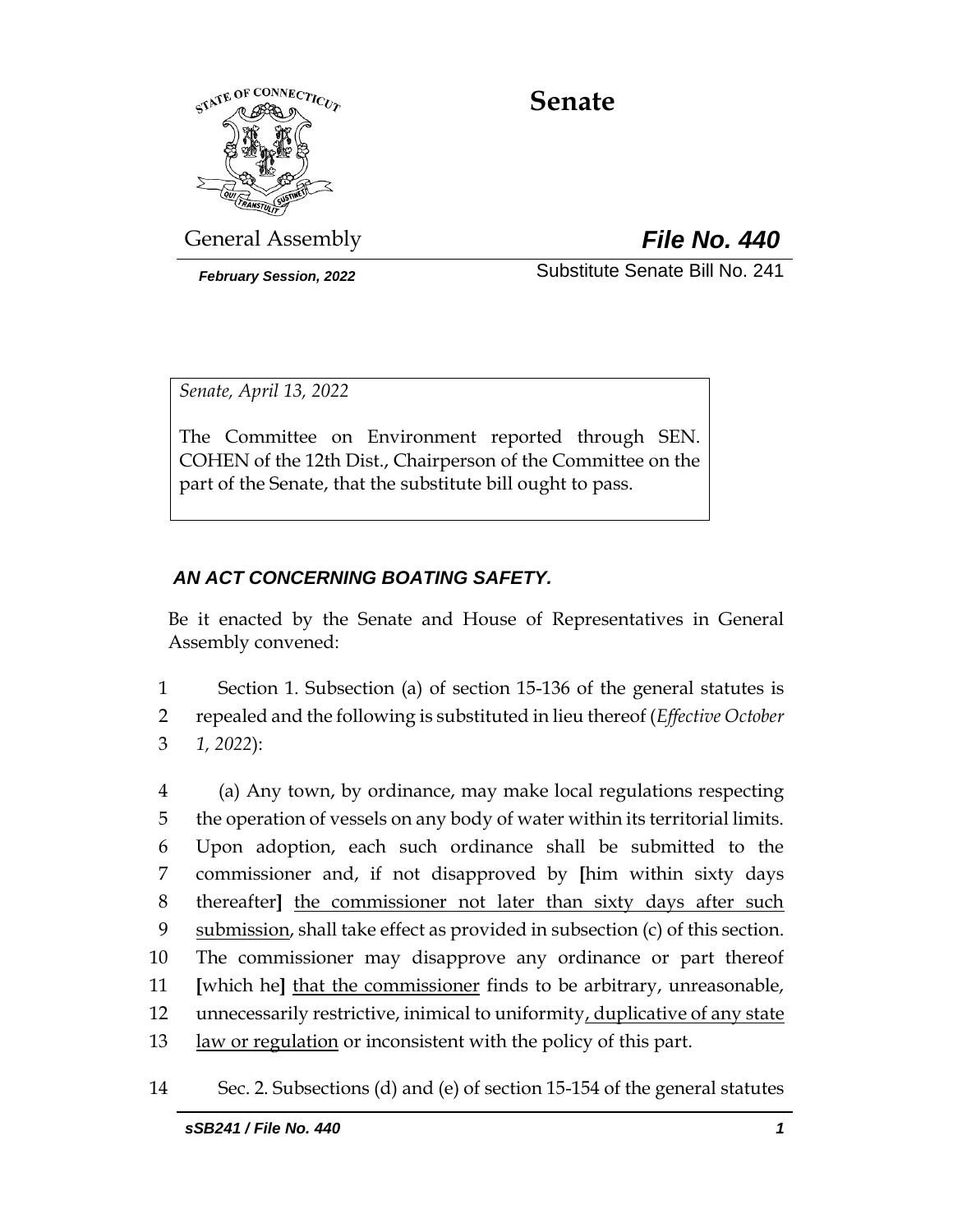are repealed and the following is substituted in lieu thereof (*Effective October 1, 2022*):

 (d) Upon the immediate approach of a law enforcement vessel using an audible signal device **[**and**]** or flashing blue lights, or a fire rescue vessel using an audible signal device **[**and**]** or flashing red or yellow lights, any person operating a vessel shall immediately slow to a speed sufficient to maintain steerage only, shall alter course, within its ability, so as not to inhibit or interfere with the operation of the law enforcement vessel or fire rescue vessel, and shall proceed, unless otherwise directed by an officer in the law enforcement vessel or fire rescue vessel, at a reduced speed until beyond the area of operation of the law enforcement vessel or fire rescue vessel. Any person operating a vessel who wilfully or negligently obstructs or retards any law enforcement or fire rescue vessel answering an emergency call or in pursuit of fleeing law violators shall be fined not more than two hundred fifty dollars.

 (e) Any person operating a vessel passing within two hundred feet of a stationary law enforcement vessel using an audible signal device **[**and**]** or flashing blue lights, or a stationary fire rescue vessel using flashing red or yellow lights shall reduce speed to a speed of slow-no-wake until there is a distance of more than two hundred feet between such person's vessel and the law enforcement vessel or fire rescue vessel. Any person operating a vessel passing within two hundred feet of a commercial 37 vessel responding to or towing a vessel in distress when such commercial vessel is displaying flashing red or yellow lights shall 39 reduce speed to a speed of slow-no-wake. For purposes of this subsection, "slow-no-wake" means operation of a vessel at a speed that does not produce more than a minimum wake and is not greater than six miles per hour over ground, unless a higher minimum speed is necessary to maintain steerage when traveling with a strong current.

 Sec. 3. (NEW) (*Effective July 1, 2022*) The Commissioner of Energy and Environmental Protection shall establish a schedule of retention fees for lake authorities that provides for the amount of any fine issued by such authority, to any person who violates the boating laws of the state upon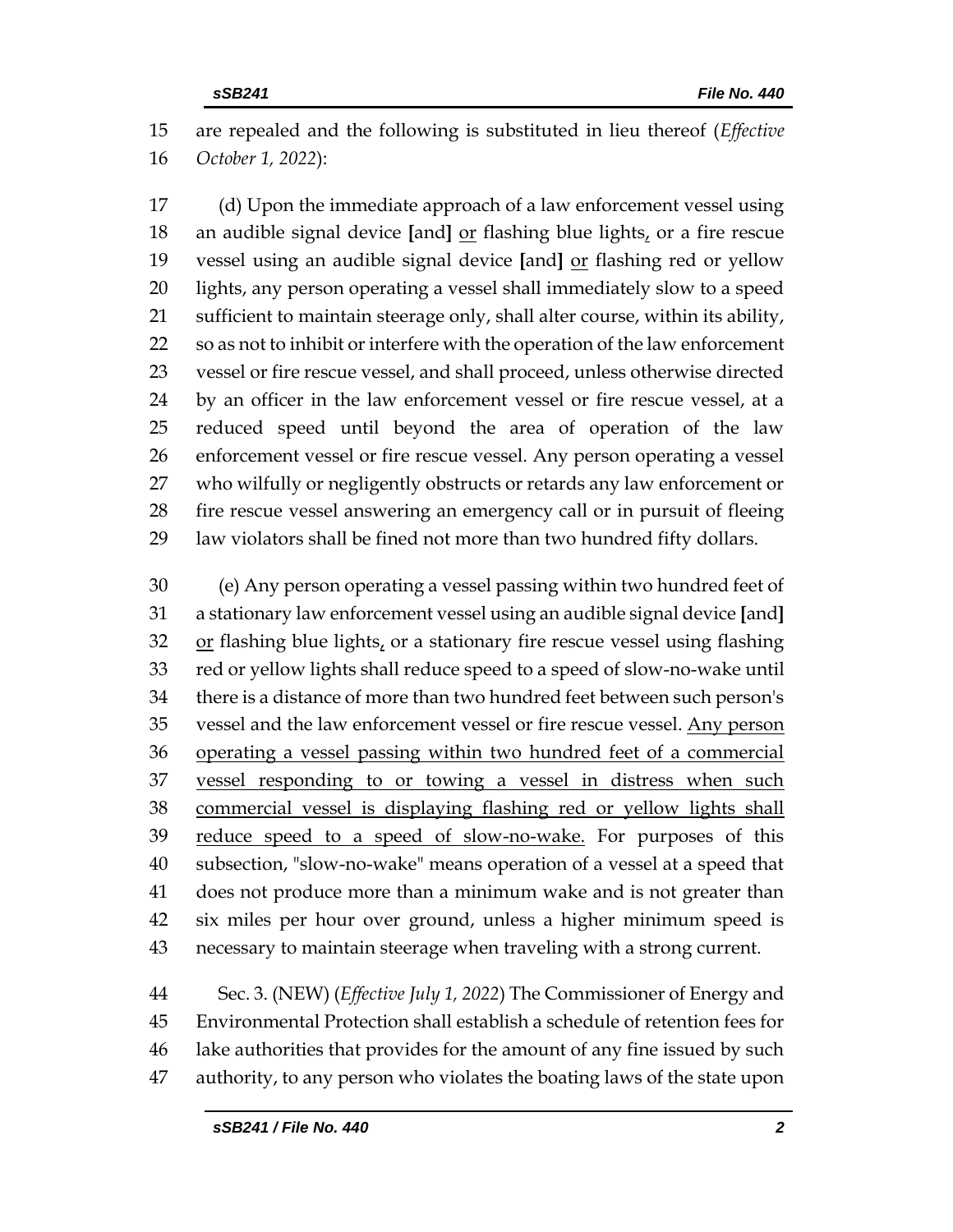48 such lake, that such authority may retain.

 Sec. 4. (*Effective July 1, 2022*) The sum of five million dollars is appropriated to the Department of Energy and Environmental Protection from the General Fund, for the fiscal year ending June 30, 2023, for the purposes of increasing environmental conservation police officer staffing levels in order to provide enhanced and sustained enforcement of the boating laws of the state on the lakes, rivers and other waters of the state.

| This act shall take effect as follows and shall amend the following<br>sections: |                     |                        |  |  |
|----------------------------------------------------------------------------------|---------------------|------------------------|--|--|
| Section 1                                                                        | October 1, 2022     | $15-136(a)$            |  |  |
| Sec. 2                                                                           | October 1, 2022     | 15-154 $(d)$ and $(e)$ |  |  |
| Sec. 3                                                                           | <i>July 1, 2022</i> | New section            |  |  |
| Sec. 4                                                                           | July 1, 202         | New section            |  |  |

*ENV Joint Favorable Subst.*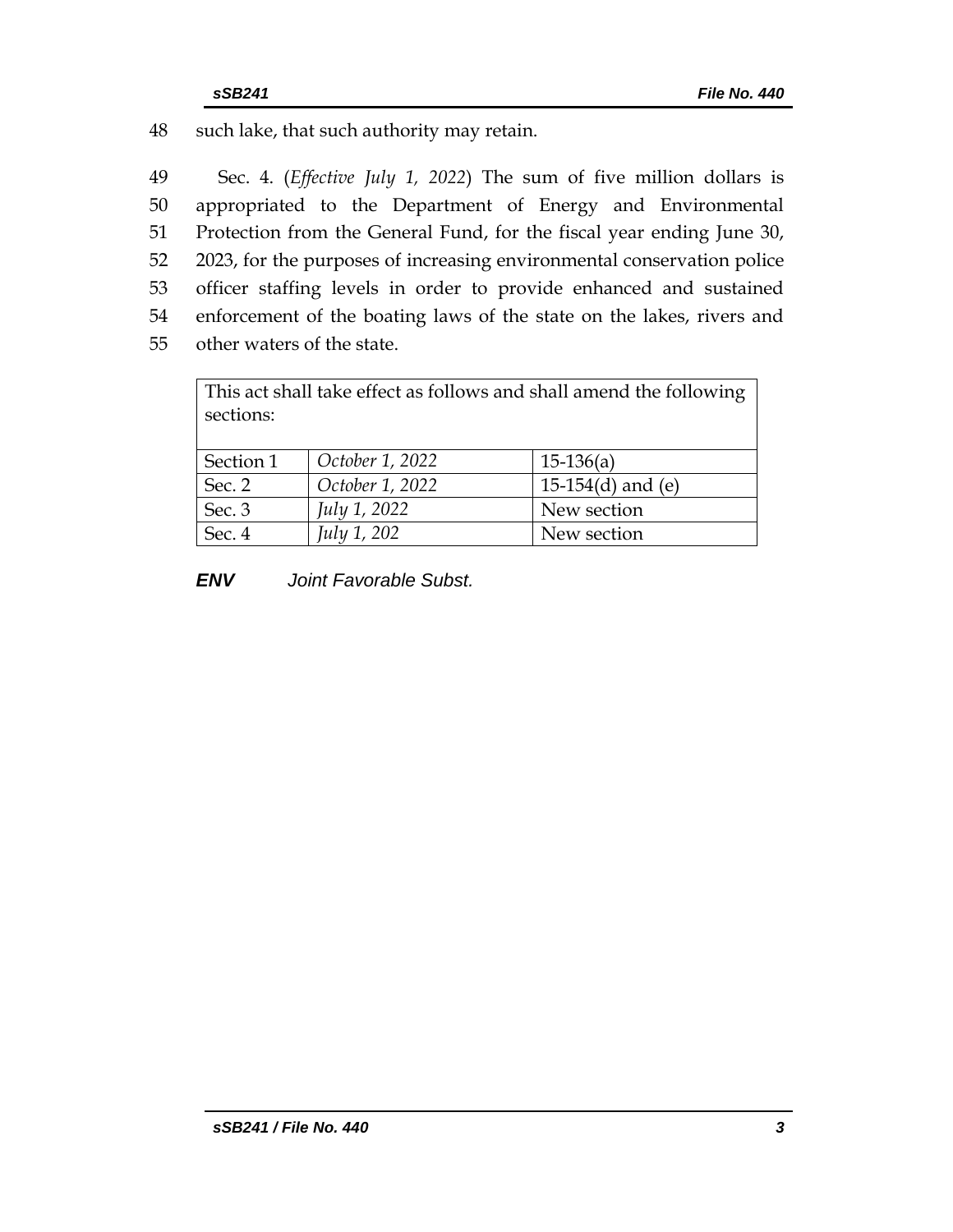*The following Fiscal Impact Statement and Bill Analysis are prepared for the benefit of the members of the General Assembly, solely for purposes of information, summarization and explanation and do not represent the intent of the General Assembly or either chamber thereof for any purpose. In general,*  fiscal impacts are based upon a variety of informational sources, including the analyst's professional *knowledge. Whenever applicable, agency data is consulted as part of the analysis, however final products do not necessarily reflect an assessment from any specific department.*

## *OFA Fiscal Note*

*State Impact:* See Below

#### *Municipal Impact:*

| <b>Municipalities</b>  | Effect  | FY 23 \$  | FY 24 \$  |
|------------------------|---------|-----------|-----------|
| Various Municipalities | Revenue | Potential | Potential |
|                        | Gain    | Minimal   | Minimal   |

#### *Explanation*

The bill appropriates \$5 million to the Department of Energy and Environmental Protection (DEEP) for FY 23 to hire more environmental conservation (EnCon) officers to enforce boating laws on state waters. sHB 5037, the Appropriations Committee Budget for FY 23, includes funding of \$340,265 to hire five EnCon Officers.

The bill also requires DEEP to establish a schedule of fees that lake authorities may keep for issuing fines to those who violate boating laws. This could result in a minimal revenue gain to municipalities to the extent lake authorities establish a schedule of fines for boating violations and violations occur.

The bill makes other changes that are not anticipated to have a fiscal impact.

#### *The Out Years*

The annualized ongoing fiscal impact identified above would continue into the future subject to inflation and violations.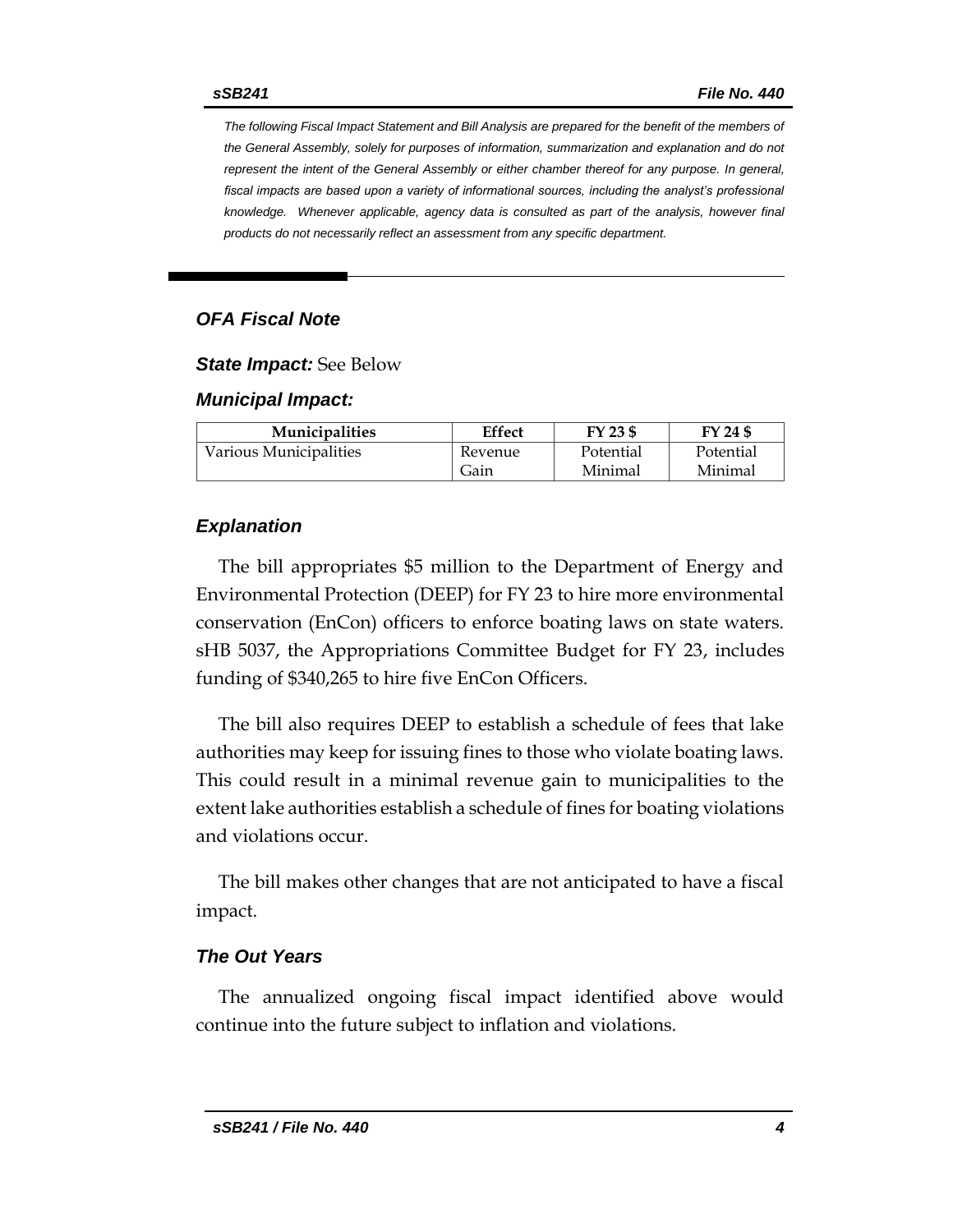# **OLR Bill Analysis sSB 241**

## *AN ACT CONCERNING BOATING SAFETY.*

## **SUMMARY**

This bill appropriates \$5 million to the Department of Energy and Environmental Protection (DEEP) from the General Fund for FY 23 to hire more environmental conservation (EnCon) police officers to enforce boating laws on state waters.

The bill also requires the DEEP commissioner to establish a schedule of retention fees that lake authorities may keep for issuing fines to people who violate state boating laws. By law, any two or more towns that have a body of state water within their territorial limits may establish a lake authority by ordinance. The lake authority must cooperate with the DEEP commissioner to enforce boating laws on the water (CGS § 7-151a).

Additionally, the bill does the following:

- 1. allows law enforcement or fire rescue vessels to use either an audible signal device or flashing lights, rather than both, to indicate that nearby vessels (e.g., boats) must slow or alter course;
- 2. requires a person operating a vessel within 200 feet of a commercial vessel that is responding to or towing a vessel in distress and using its flashing lights to slow to a slow-no-wake speed (e.g., produce a minimum wake and generally go no more than six miles an hour); and
- 3. allows the DEEP commissioner to disapprove local boating ordinances that are duplicative of state law or regulation.

By law, towns may adopt local boating ordinances but must submit